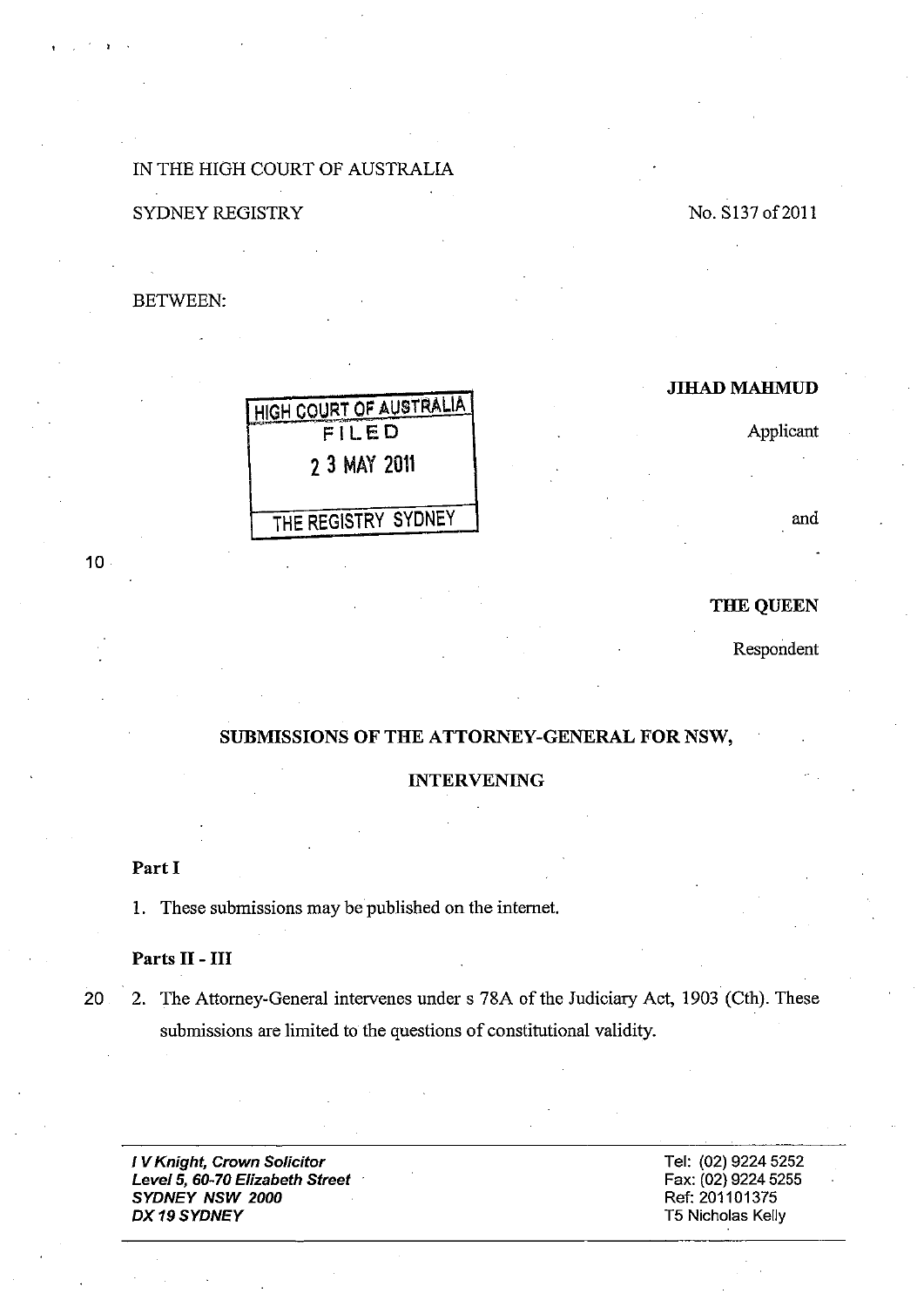Part IV

3. The applicable constitutional and statutory provisions are sufficiently annexed to the Applicant's submissions.

Part V

### **SUMMARY OF ARGUMENT**

- 4. In substance, the Applicant contends that Division lA, Part 4 of the Crimes (Sentencing Procedure) Act 1999 (NSW) ('the Act') contravenes Chapter III of the Constitution because it is a Bill of Attainder or contravenes the principles stated in Kablev Director of Public Prosecutions (NSW) (1996) 189 CLR 51.
- 10 5. That submissions should be rejected for the following reasons:
	- (a) The sentences were for offences against the law of New South Wales and no federal jurisdiction was involved below.
	- (b) Properly understood, the impugned provisions give the sentencing judge, and the NSW Court of Criminal Appeal, a broad, albeit structured, judicial discretion, so foreclosing any Kable question:
	- (c) Even if that were not so, as both the NSW and Commonwealth Parliaments can fix a penalty. which must be imposed even by a court exercising federal jurisdiction following conviction for a particular offence – such as was historically the case with mandatory death sentences for murder - there could be no objection to the impugned provisions. Palling v Corfield (1970) 123 CLR 52 supports this conclusion; it is correct and leave to argue that it should be overruled, as required by Evda Nominees Pty Ltd v Victoria (1984) 154 CLR 311. at 316, should not be given as it has stood for many years, been relied upon and not questioned.

(d) As the sentences are not capital, there is no Bill of Attainder. The provisions do not amount to a legislative punishment without trial and thus do not amount to a Bill of Pains and Penalties.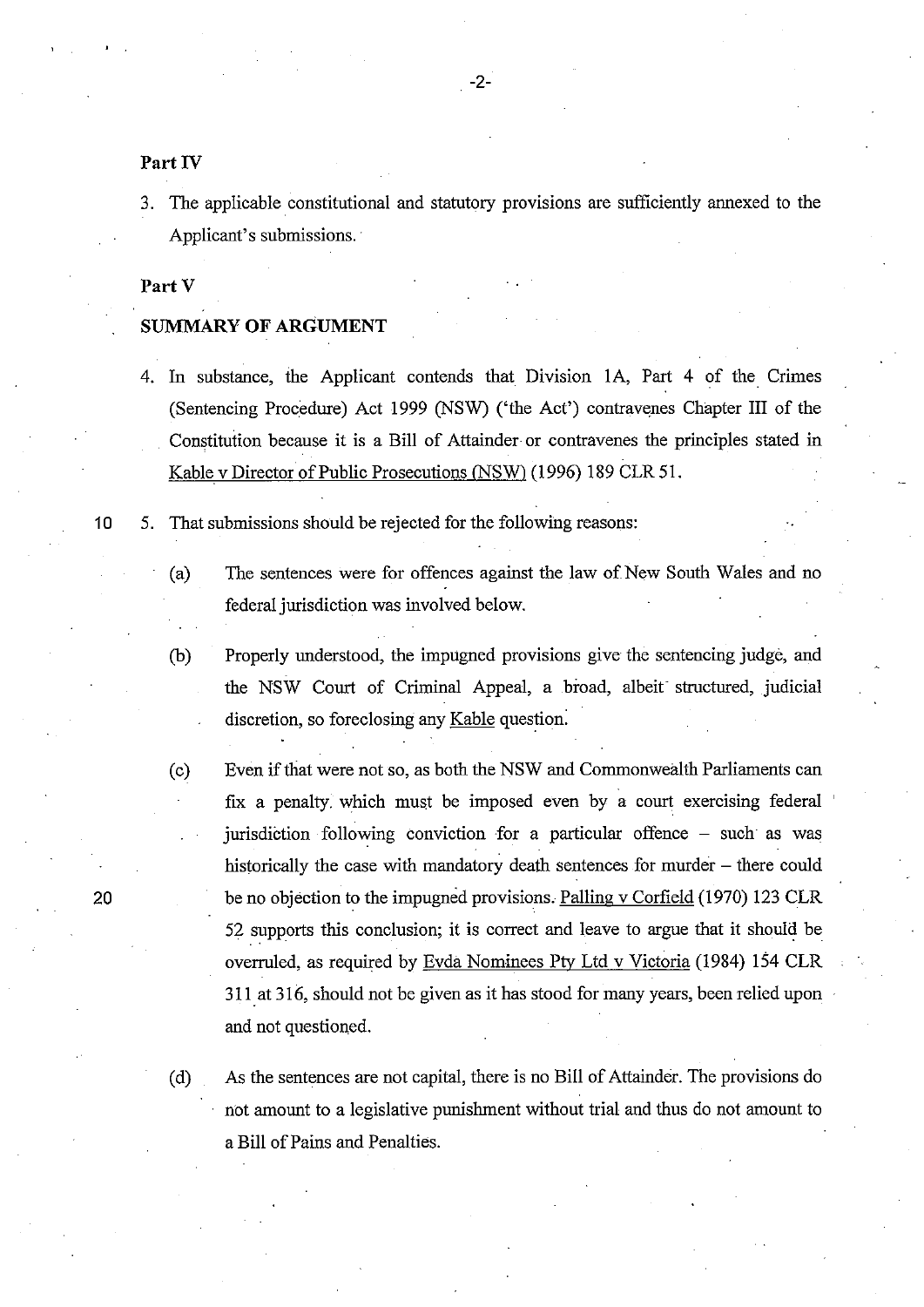#### **The Legislative scheme**

6. "The first step in the making of [ an] assessment of the validity of any given law is one of statutory construction": Gypsy Jokers Motorcycle Club Inc v Commissioner Of Police (2008) 234 CLR 532 at [11]. Further, as the Chief Justice noted in South Australia v Totani [2010]' 271 ALR 662 at [69], in turn citing Gummow J in Fardon v Attorney-General (Old) (2004) 223 CLR 575 at 618 [104]:

-3-

Each case in which the Kable doctrine is invoked will require consideration of the impugned legislation because: "the critical notions of repugnancy and incompatibility are insusceptible of further definition in terms which necessarily dictate future outcomes".

- 7. Generally, in relation to the construction of the Act, the Attorney adopts the submissions of the Respondent filed in the matter of Muldrock v The Queen, which is to be heard at the same time as this application for special leave. In essence, however:
	- (a) s 54A of the Act provides that for the purposes of Division lA, the standard non-parole period for an offence is as set out in the relevant item in the Table. In this case, for the drug offence of which the Applicant was convicted, the standard non-parole period was 20 years and, for the firearms offence, 10 years. It is then declared that, for sentencing purposes, these periods of time are to be treated as "in the middle of the range of objective seriousness", which contrasts them to the maximum penalty;
	- (b) Under s 54B of the Act, the starting point for the sentence is that it shall be the standard non-parole period "unless the court determines that there are reasons for setting a non-parole period that is longer or shorter than the standard nonparole period". Those reasons can only be those set out in s 21A of the Act.
	- (c) s 21A sets out a very long list of aggravating and mitigating factors, and special rules for child sexual offences but also requires the Court to take into account, under s 2IA(1)(c), "any other objective or subjective factor that affects the relative seriousness of the offence".

10

20

. ,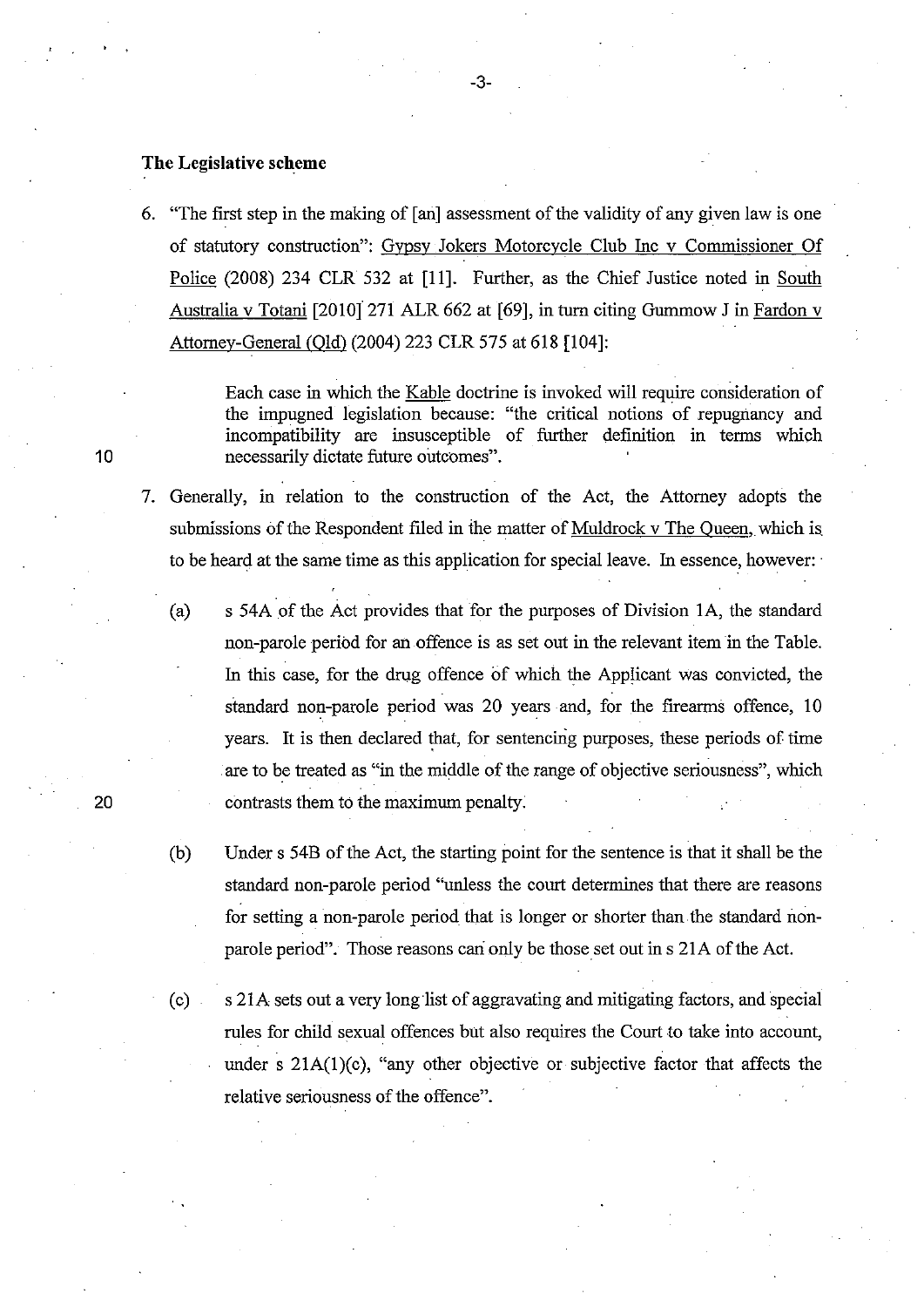#### 8. InR v Way (2004) 60 NSWLR 168 the NSW Court of Criminal Appeal said at [59]:

. It is clear. that the legislative policy in introducing Div lA, so far as can be discerned from the legislation itself, was not to create a straight jacket for judges, since s 54B(2) does permit reference to be made to a range of circumstances that would justify a departure from the standard non-parole period. If reference to the second reading speech were necessary for that conclusion, it may be noted that the Attorney-General specifically observed that the amendments were not introduced as a form of mandatory sentencing, but rather were intended to provide "further guidance and structure to judicial discretion.

- 9. The scheme of the Act was to provide guidance and structure to judicial discretion by providing "in the case of a Table offence, ... two statutory guideposts or benchmarks or reference points [namely] the maximum sentence which the legislature has provided for the offence; and the non-parole period which applies to the offences specified in . the Table.": Way at [50] (the second reading speech is extracted at [49]).
- 10. As four justices of this Court said in Markarian v The Queen (2005) 228 CLR 357 at [30]: "Judges need sentencing yardsticks."
- 11. The Act therefore' gives the court a very wide discretion within a structured scheme . In practice, although the starting point may be the standard non parole period, that will 20 rarely be the end point. In this case, neither the sentencing judge nor the Court of Criminal Appeal imposed the standard non parole periods for the offences.

12. It matters not for the purposes of the constitutional argument, whether:

(a) as stated in  $\overline{R}$  v Way when sentencing under s 54B, the judge is to ask and answer the question "are there reasons for not imposing the standard nonparole period", which question is to be answered by considering, first, the objective seriousness of the offence, so as to determine whether the offence is in the mid-range of seriousness, and thus one to which the standard non-parole period ought attach; and secondly, the subjective circumstances of aggravation and mitigation particular to the offender being sentenced. That approach, as the Court of Criminal Appeal there held, eg, at [127] and [130], meant that there was a single process and no need to depart from the traditional intuitive or instinctive synthesis approach to sentencing previously used; or

10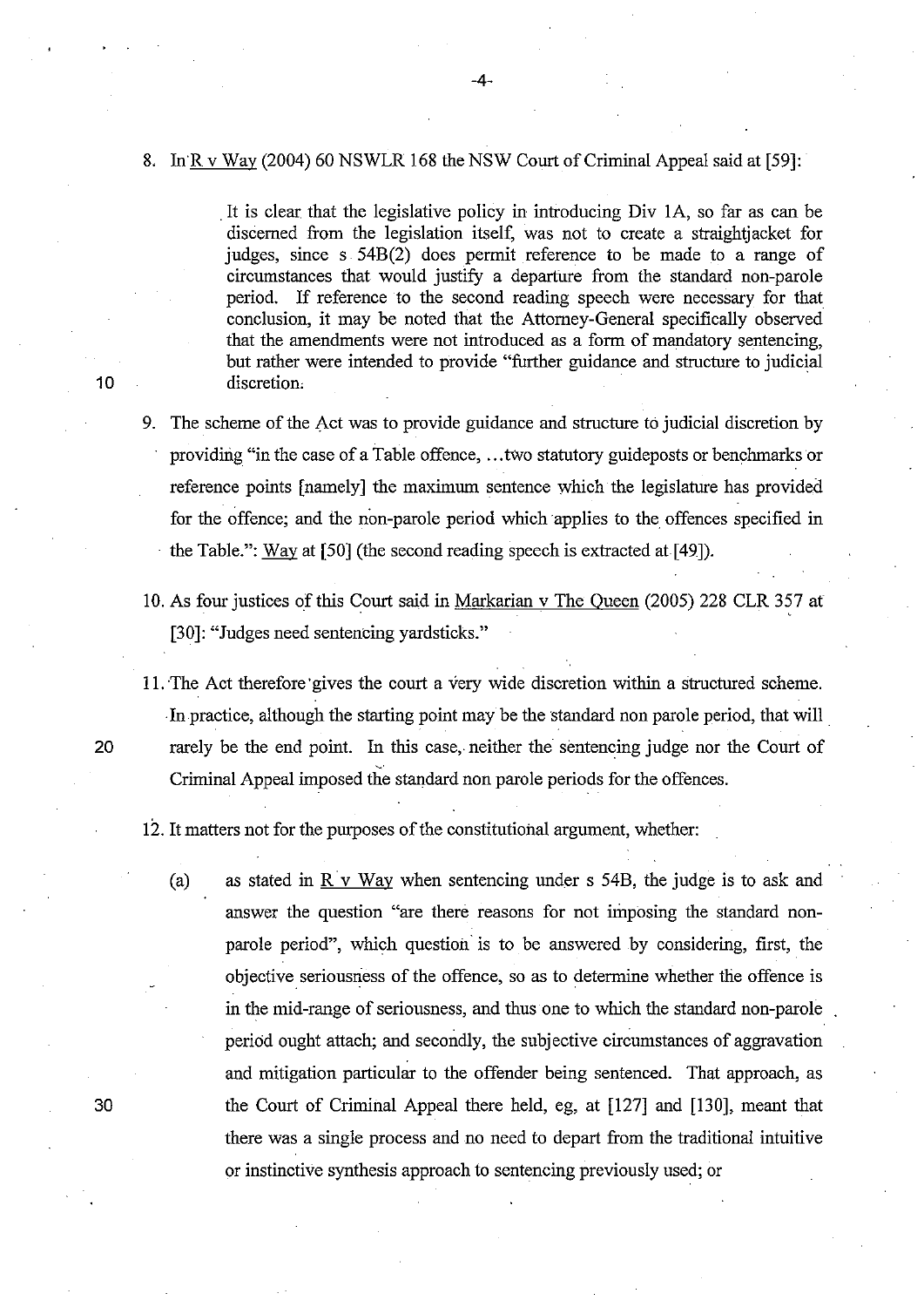(b) as noted in the submissions in Muldrock by the Respondent at 6.20-6.26, there is a two step process - first fixing a non-parole period by assessing objective seriousness, and then deciding whether to change that first period by considering aggravating or mitigating circumstances.

#### **The present form of the Kable principle**

- 13. After a long period during which the only statute struck down by this Court under the Kable doctrine was the statute considered in that case, the principle first stated in that case has now been utilised on four occasions, namely, Kable itself; Re Criminal 10 . Proceeds Confiscation Act [200411 Qd R 40; International Finance Trust Company Limited v New South Wales Crime Commission (2009) 240 CLR 319; and most recently Totani.
	- 14. A useful statement of the various aspects of the Kable doctrine is set out in the judgment of the Chief Justice in Totani at [69].
	- 15. It remains the case that invalidation of a State law by operation of the Kable doctrine . will always be "extraordinary" or "quite exceptional": Kable at 98 (Toohey J) and 134 (Gunrmow J).
	- 16, In Totani, this Court invalidated a provision which stated:

The [SA Magistrates] Court must, on application by the Commissioner, make a control order against a person (the defendant) if the Court is satisfied that the defendant is a member of a declared organisation.

- 17. Fundamentally, that provision was found to be invalid as it authorised the executive govemment to enlist the Magistrates Court by requiring it to· implement decisions of the executive in a manner incompatible with that court's institutional integrity: per French CJ at 82, Gummow J at [149], Crennan and Bell JJ at [436], Kiefel J at [481]. The rationale for this conclusion differs among those Justices.
- 18. The Chief Justice:
	- (a) regarded as important (at  $[81]$ ) "... the dominance of the executive act of declaration of an organisation and the fmdings of fact behind it in determining for all practical purposes the outcome of the control order application."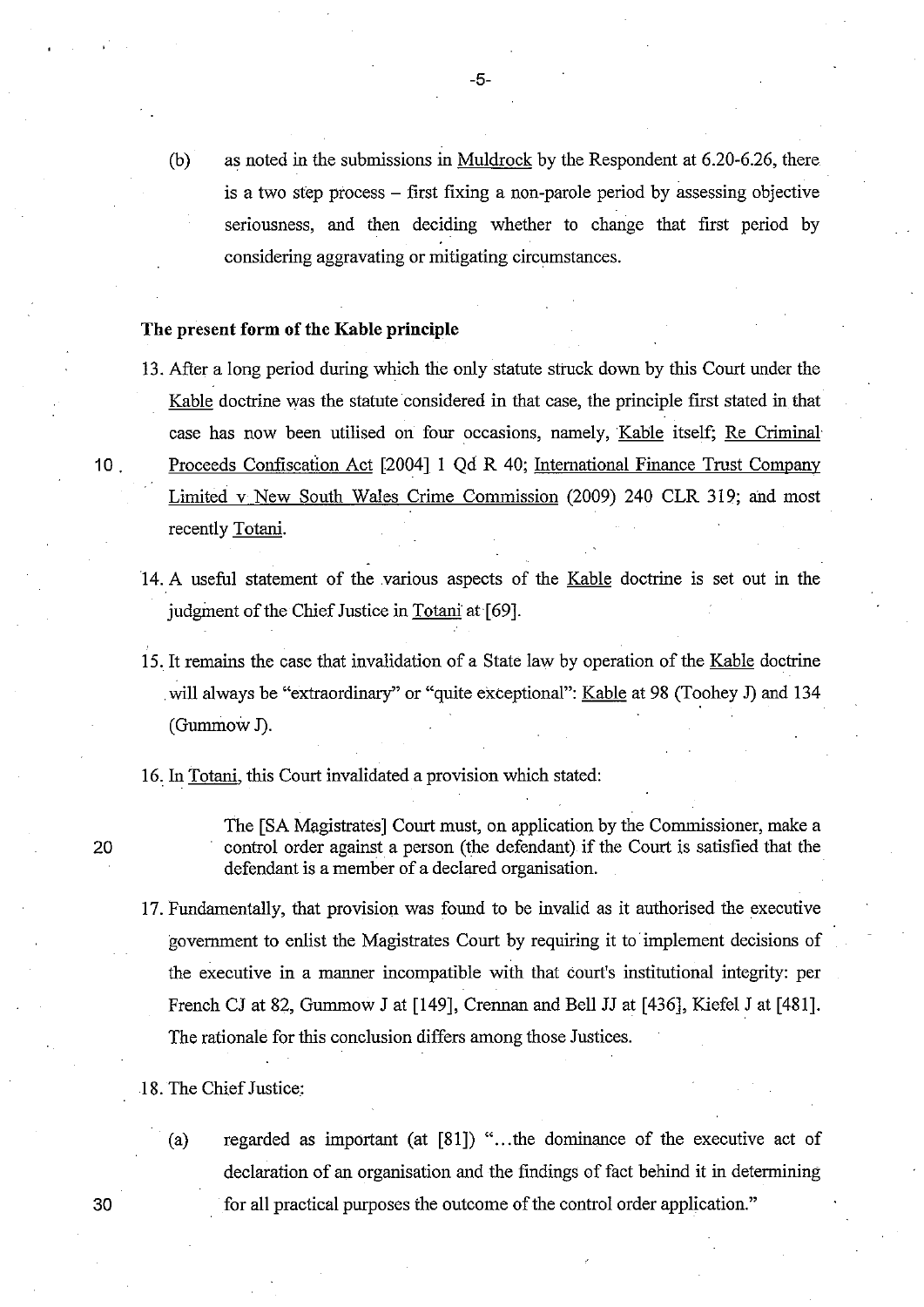(b) concluded that s 14(1) "require[s] the Magistrates Court to make a decision largely by executive declaration for which no reasons need to be given, the merits of which carmot be questioned in that Court and which is based on executive determinations of criminal conduct committed by 'persons who may not be before the Court." [4]

#### 19. Gummow J concluded at [149] that:

... the practical operation of s  $14(1)$  of the Act is to enlist a court of a State, within the meaning of  $\frac{1}{2}$  77(iii) of the Constitution, in the implementation of the legislative policy stated in s 4 by an adjudicative process in which the Magistrates Court is called upon effectively to act at the behest of the Attorney-General to an impermissible degree, and thereby to act in a fashion incompatible with the proper discharge of its federal judicial responsibilities and with its institutional integrity.

20. Crennan and Bell JJ at  $[436]$  found s 14(1) to be invalid as it:

... requires the court to exercise judicial power to make a control order after undertaking an adjudicative process that is so confmed, and so dependant on the executive's determination of the declaration, that it departs impermissibly from the ordinary judicial processes of an independent and impartial tribunal.... This has the effect of rendering the court an instrument of the executive, which undermines its independence.

- 21. Kiefel J at  $[481]$  said that s  $14(1)$  "involves the enlistment of the Court to give effect to legislative and executive policy. It impinges upon the independence of the Court and thereby undermines its institutional integrity".
- 22. The contrast with the Act, as construed above, is complete as there is a slightly more structured but otherwise traditional sentencing discretion conferred by the Act. There is nothing about the Act which attracts Kable.
- 23. The Applicant states that "it is no function of the legislature to fix the custodial sentence for a criminal offence": submissions [27]. That is· obviously incorrect.
- 24. Until 1989 in NSW, although the executive could issue "tickets of leave", "the judicial 30 power to impose sentence upon a person convicted of murder was confmed: "the only sentence that could be passed was that the offender suffer penal servitude for life." Baker v R (2004) 223 CLR 513 at [29] per McHugh, Gummow, Hayne and Heydon JJ. See s 5(b) Crimes (Amendment) Act 1955 (NSW) although it might be noted that in

20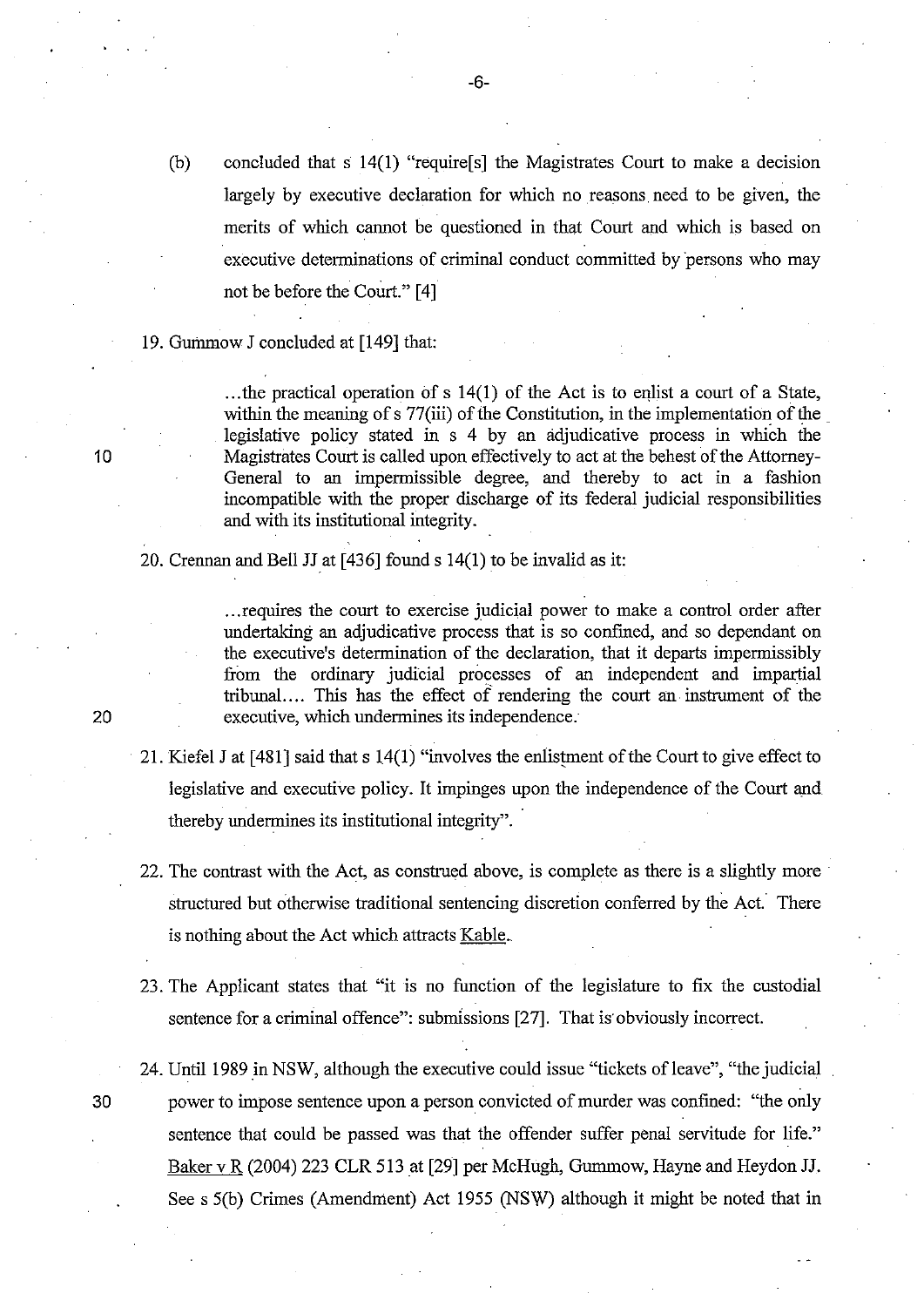some circumstances after 1982 a lesser sentence might be passed: s 442 Crimes Act 1900 (NSW). Previously, there had been a mandatory sentence of death: s 19 Crimes Act 1900 (NSW).

25. As was said in Palling v Corfield (1970) 123 CLR 52 at 58 by Barwick CJ (Menzies J (at 64-65); Windeyer J (at 65); Owen J (at 67); Walsh J (at 68); Gibbs J (at 70) to the same effect on this point):

> It is beyond question that the Parliament can prescribe such penalty as it thinks fit for the offences which it creates. It may make the penalty absolute in the sense that there is but one penalty which the court is empowered to impose and, in my opinion, it may lay an unqualified duty on the court to impose that penalty. The exercise of the judicial function is the act of imposing the penalty consequent upon conviction of the offence which is essentially a judicial act. If the statute nominates the penalty and imposes on the court a duty to impose it, no judicial power or function is invaded: nor, in my opinion, is there any judicial power or discretion not to carry out the terms of the statute. Ordinarily the court with the duty of imposing punishment has a discretion as to the extent of the punishment to be imposed; and sometimes a discretion whether any punishment at all should be imposed. It is both unusual and in general, in my opinion, undesirable that the court should not have a discretion in the imposition of penalties and sentences, for circumstances alter cases and it is a traditional function of a court of justice to endeavour to make the punishment appropriate to the circumstances as well as to the nature of the crime. But whether or not such a discretion shall be given to the court in relation to a statutory offence is for the decision of the Parliament. It carmot be denied that there are circumstances which may warrant the imposition on the court of a duty to impose specific punishment. If Parliament chooses to deny the court such a discretion, and to impose such a duty, as I have mentioned the court must obey the statute in this respect assuming its validity in other respects. It is not, in my opinion, a breach of the Constitution not to confide any discretion to the court as to the penalty to be imposed.

26. True it is that sentencing legislation has markedly changed since 1970.' As the plurality stated in Wong v R $(2001)$  207 CLR 584:

> [36] Passing sentence on a convicted person was once a ritual which neither required nor permitted the exercise of any judgment by the judge. Now, apart from some very rare cases, a judge who is required to pass sentence on an offender must choose which of several forms of disposition should be made and must decide how great the punishment will be. The legislature prescribes the maximum punishment that may be imposed. In some (relatively few) cases it will prescribe a minimum. The judge must decide, having regard to, what the offender has done and whatever may be urged in aggravation or mitigation, what sentence should be passed.

10

20

30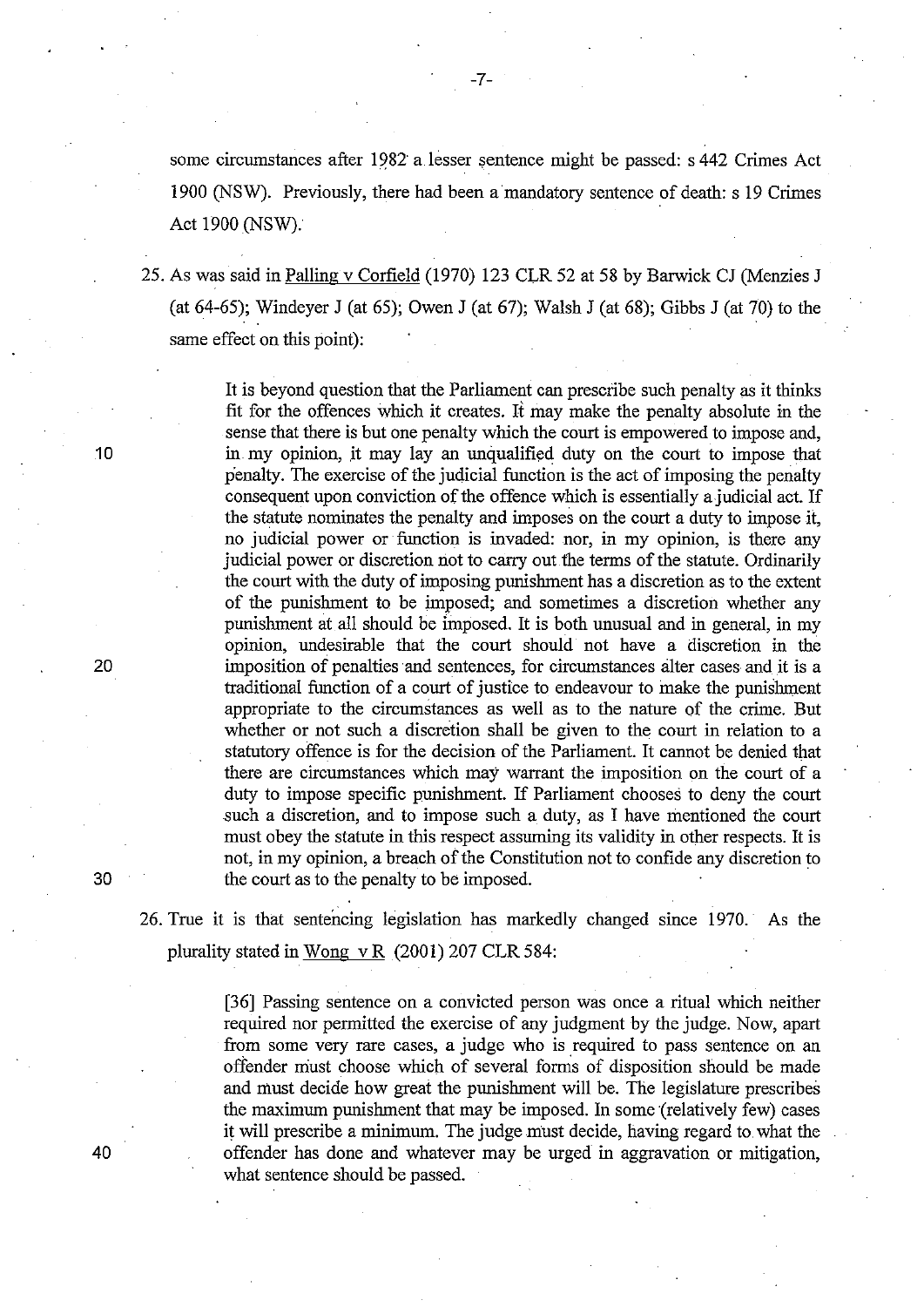27. But at least when dealing with sentencing for State offences, as here, Palling v Corfield remains good law. It was, for example, recently applied by the full court of the Supreme Court of South Australia in  $R$  v Ironside (2009) 104 SASR 54. In that case Doyle CJ, with whom Kourakis J relevantly agreed at [168], said of the terms of the Act there in question:

> [71] Whatever one might think about the complexity of the process required by the 2007 Act, and whatever one might think. about the utility of constraining the ability of the court to fix what it considers to be an appropriate non-parole period in the light of all the circumstances (and this is a matter that has been resolved by Parliament by enacting the 2007 Act) there is nothing about the task of a sentencing court under these provisions that is foreign or inimical to the exercise of judicial power. Nor is there anything about the task of the court that could cause one to say that the task is not one appropriate for a court.

28. These observations are apt here. Nor, it may be added, does the Act in" any way make the NSW Supreme Court" an unsuitable repository for the exercise of federal jurisdiction.

29. For these reasons, the applicant's submissions cannot be correct when they state:

- (a) "The anchor point [created by s 54A] is a binding substantive rule that impermissibly interferes with the flexibility of judicial discretion for custodial sentencing (at para 25).
- (b) "The standard non-parole periods in the table applied by s 54A of the Act are a legislative sentence, for the particular offence, set by Parliament, and this impairs the separate function to be performed by the sentencing court." (at para 28).
- (c) "Division 1A... impermissibly shackles the judicial discretion to ensure "the punishment fits the crime" (at para 36).

#### Bills of Pains and Penalties

30. It is submitted by the Applicant (at para 40) that "Division 1A of Part IV of the Act is in the nature of a Bill of Attainder, imposing a fixed legislative anchor point sentence 30 on the applicant without the safeguards involved in the flexible exercise of judicial discretion in fixing custodial imprisonment punishment for the actual subjective and objective circumstances of the criminal offence." .

10